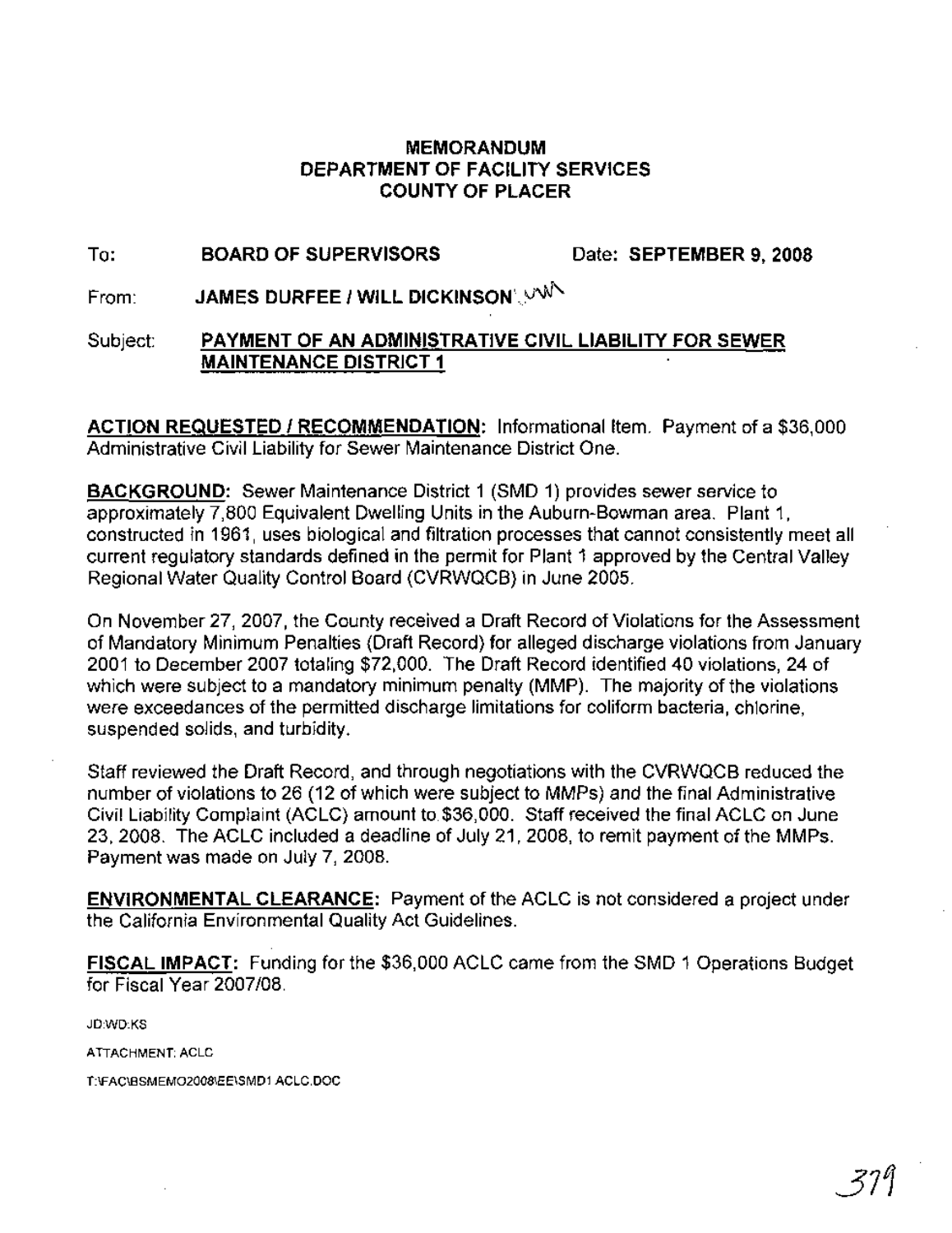

## California Regional Water Quality Control Board

Central Valley Region

Karl E. Longley, SeD, PE, Chair ...



Arnold Schwarzenegger *Governor*

 $\mathbb{I}^\infty$  ass $\vec{\imath}$ 

\* ...,<br>N ...

 $\cdot$  . I:::  $~\cdot$  1

Sacramento Main Office 11020 Sun Center Drive #200, Rancho Cordova, California 95670-6114 Phone (916) 464-3291 · FAX (916) 464-4645 http://www.waterboards.ca.gov/centralvalley •

20 June 2008

Mr. Will Dickinson, Deputy Director· County of Placer Facility Services Department 11476 C Avenue Auburn, CA 95603

CERTIFIED MAIL 700725600001 7472 1766-<sup>1</sup>

#### ADMINISTRATIVE CIVIL LIABILITY COMPLAINT NO. R5-2008·0537 FOR ASSESSMENT OF MANDATORY MINIMUM PENALTIES, PLACER COUNTY FACILITY SERVICES DEPARTMENT, PLACER COUNTY SEWER MAINTENANCE DISTRICT NO.1, WASTEWATER TREATMENT PLANT, PLACER COUNTY

Enclosed is an Administrative Civil Liability Complaint(Complaint), issued pursuant to . California Water Code (CWC) section 13385, for violations of Waste Discharge Requirements Nos. 97-113 and R5-2005-0074 (NPDES No. CA0079316) by the Placer County Department of Facility Services, Placer County Sanitary District No.1, Wastewater Treatment Plant (hereafter referred to as "Discharger"). The Complaint charges the Discharger with civil liability in the amount of thirty-six thousand dollars (\$36,000) which represents the sum of the statutory Mandatory Minimum Penalties for effluent limitation violations which occurred at the of Facility Services, Fracer County Sanitary District No. 1, Wastewater Treatment Frame (hereafter referred to as "Discharger"). The Complaint charges the Discharger with ci<br>in the amount of thirty-six thousand dollars (\$3

Pursuant to CWC section 13323, the Discharger may either pay the civil liability and waive its right to a hearing before the Regional Water Board, or may contest the Complaint and exercise its right to a hearing. The Discharger has the right to a hearing before the Regional Water Board within 90 days of the service of this Complaint. If the Discharger chooses to waive this right and settle the Complaint without a hearing, then a duly authorized agent must sign the enclosed waiver and submit it to this office, along with a check for the full amount of the penalty, by 21 July 2008. The Regional Water Board will consider submittal of the waiver and payment of the full penalty amount as a settlement of the Complaint. However, the settlement will only be considered effective after a 30·day period, starting from the date of this Complaint, during which time interested parties may comment on this action by submitting information to this office, attention Barry Hilton.

If the Regional Water Board does not receive a waiver and a check for the full amount within 30 days of the date of this Complaint (by 21 July 2008), then a hearing will be scheduled for the 11/12 September 2008 Regional Water Board meeting in Rancho Cordova. Specific notice about this hearing and its procedures will be prOVided under separate cover.

*California Environmental ProtectiOn Agency*

o *Recycled Paper*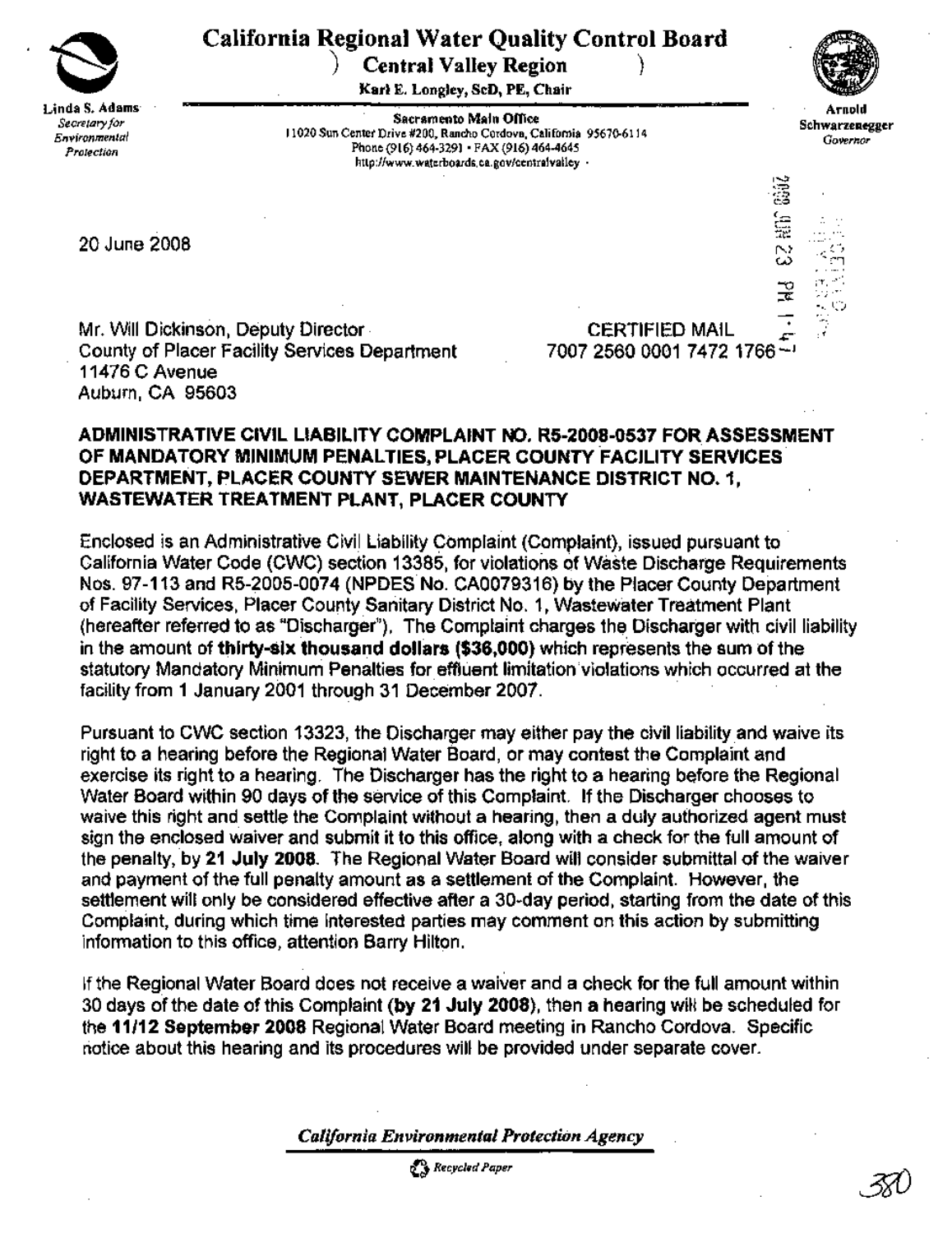Any comments or evidence concerning the enclosed Complaint must be submitted to this . -office," attention Patricia Leary, no later than 5 p.m. on 21 July 2008. This includes material submitted by the Discharger to be considered at a hearing and material submitted by interested parties, including members of the public, who wish to comment on the proposed settlement. If the Regional Water Board does not hold a hearing on the matter, and the terms of the final settlement are not significantly different from those proposed in the enclosed Complaint, then there will not be additional opportunities for public comment on the proposed settlement. Written materials received after 5 p.m. on 21 July 2008 will not be accepted and will not be incorporated into the administrative record if doing so would prejudice any party.

)

*fil*

If you have any questions or comments regarding the Administrative Civil Liability Complaint, please contact Barry Hilton at (916) 464-4762 or Patricia Leary at (916) 445-4623.

 $\bigcup$  Endy  $\bigcup_{\omega}$ 

WENDY WYELS Environmental Program Manager . Compliance and Enforcement Section

**Enclosure** 

cc: Ms. Pamela Creedon, Executive Officer Mr. Kenneth Greenberg, USEPA, Region 9, San Francisco Mr. Patrick Pulupa, Office of Chief Counsel, SWRCB, Sacramento Mr. Reed Sato, Office of Enforcement, SWRCB, Sacramento Ms. Lori Okun, Office of Chief Counsel, SWRCB, Sacramento Ms. Emel Wadhwani, Office of Chief Counsel, SWRCB, Sacramento Ms. Carol Oz, Department of Fish and Game, Reg'ion 2, Rancho Cordova Placer County Environmental Health Division, Auburn . Mr. Bill Jennings, California Sport Fishing Protection Alliance, Stockton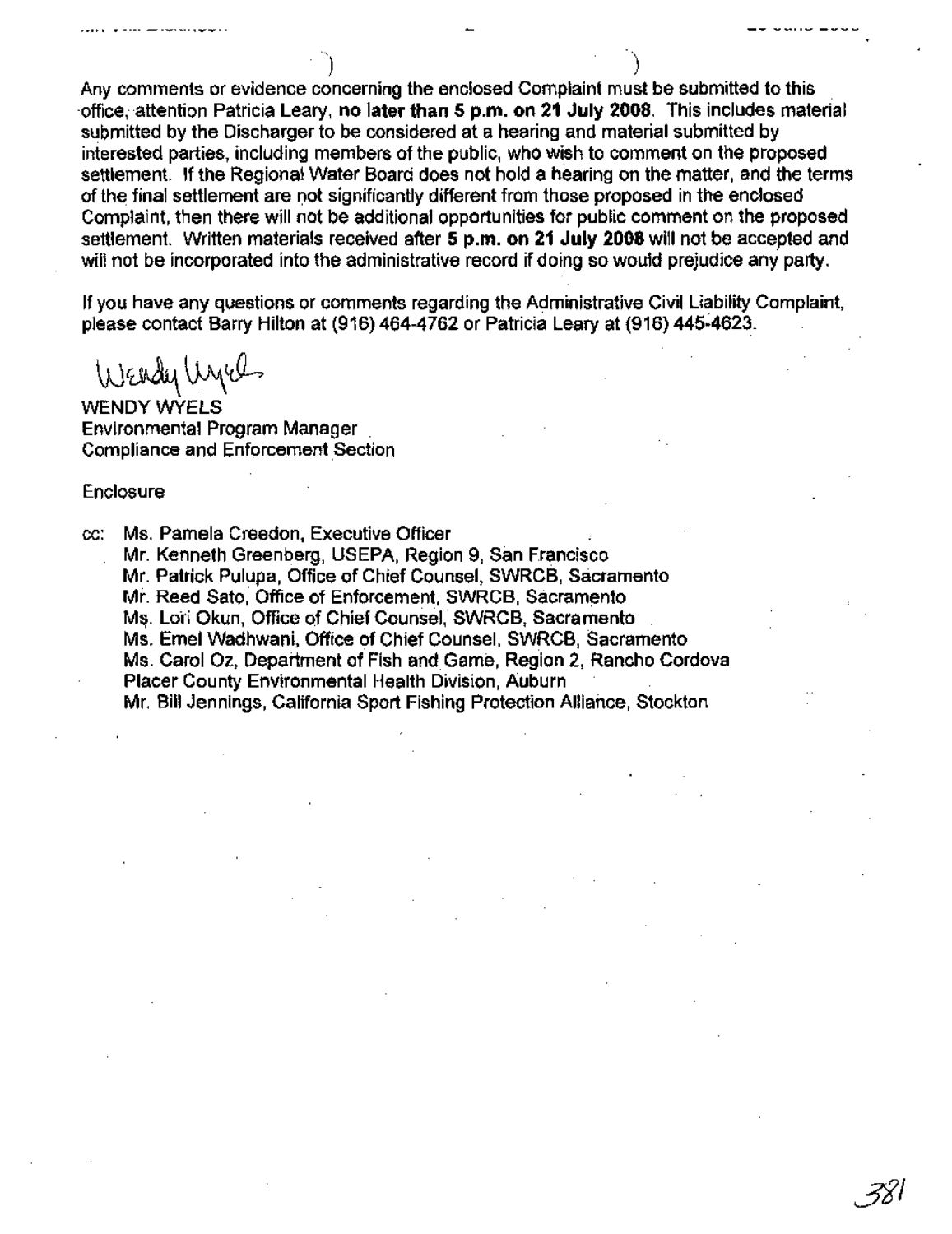# |<br>|EGIONAL WATER QUALITY CONTR<br>|- CENTRAL VALLEY REGION CALIFORNIA REGIONAL WATER QUALITY CONTROL BOARD CENTRAL VALLEY REGION

#### ADMINISTRATIVE CIVIL LIABILITY COMPLAINT NO. R5-2008-0537



.:

#### MANDATORY PENALTY IN THE MATTER OF

#### PLACER COUNTY DEPARTMENT OF FACILITY SERVICES PLACER COUNTY SEWER MAINTENANCE DISTRICT NO. 1 WASTEWATER TREATMENT PLANT

#### PLACER COUNTY

This Complaint is issued to the Placer County Department of Facility Services, Placer County Sewer Maintenance District No.1, (hereafter Discharger) pursuant to California Water Code (CWC) section 13385, which authorizes the imposition of Administrative Civil Liability, cwe section 13323, which authorizes the Executive Officer to issue this Complaint, and CWC section 7, which authorizes the delegation of the Executive Officer's authority to a deputy, in this case the Assistant Executive Officer. This Complaint is based on findings that the Discharger violated provisions of Waste Discharge Requirements (WDRs) Order No. 97-113 and Order No. R5-2005-0074 (NPDES No. CA0077828).

The Assistant Executive Officer of the Central Valley Regional Water Quality Control Board (Regional Water Board) finds the following:

- 1. The Discharger owns and operates a wastewater collection, treatment, and disposal system, and provides sewerage service to the unincorporated area of North Auburn in Placer County. The wastewater treatment plant provides tertiary treatment when influent flows are 3.5 million gallons per day (mgd) or less and a mixture of secondary and tertiary treatment when flows are greater than 3.5 mgd. Treated municipal wastewater is discharged to Rock Creek, a water of the United States.
- . . 2. On 20 June 1997, the Regional Water Board adopted WDRs Order No. 97-113 to regulate discharges of waste from the wastewater treatment plant. On 23 June 2005, the Regional Water Board adopted WDRs Order No. R5-2005-0074, which contained new' regulations and rescinded Order No. 97-113. The WDRs include effluent limitations and other requirements regarding the wastewater discharges. '
- 3. On 23 June 2005, the Regional Water Board adopted Cease and Desist Order No. R5-2005-0075 requiring the Discharger to cease and desist from discharging wastewater contrary to WDRs Order No. R5-2005-0074.
- 4. CWC sections 13385(h) and (i) require assessment of mandatory penalties and state, in part, the following:

CWC section 13385(h)(1) states, "Notwithstanding any other provision of this division, and except as provided in subdivisions  $(j)$ ,  $(k)$ , and  $(l)$ , a mandatory minimum penalty of three thousand dollars  $($ \$3,000) shall be assessed for each serious violation."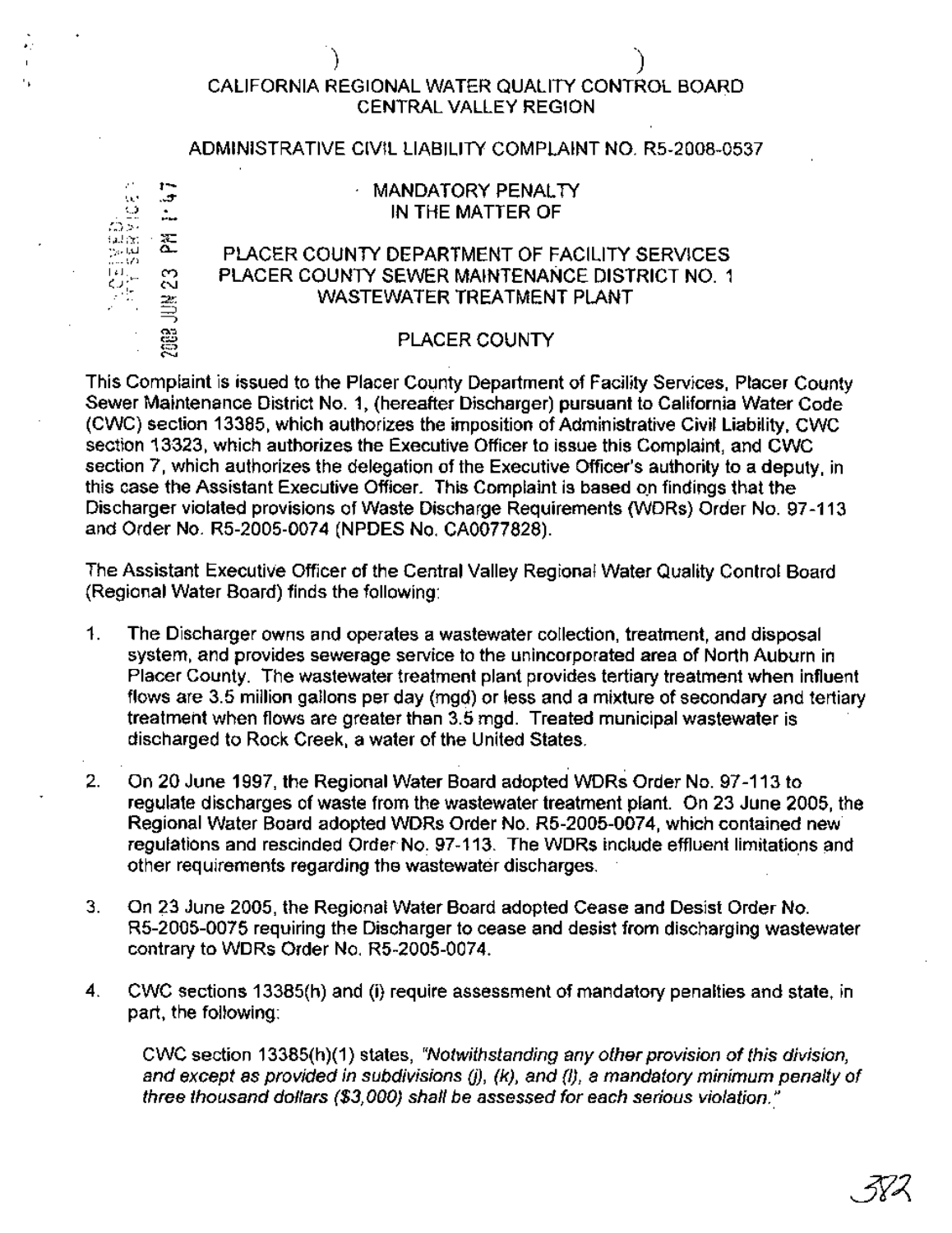CWC section 13385 (h)(2) states, "For the purposes of this section, a 'serious violation' means any waste discharge that violates the effluent limitations contained in the applicable waste discharge requirements for a Group /I pollutant, as specified in Appendix A to Section 123.45 of Tit/e 40 of the Code of Federal Regulations, by 20 percent or more or for a Group I pollutant, as specified in Appendix A to Section 123.45 of Title 40 of the Code of Federal Regulations, by 40 percent or more."

CWC section 13385(i)(1) states, "Notwithstanding any other provision of this division, and except as provided in subdivisions (j), (k), and (I), a mandatory minimum penalty of three thousand dollars (\$3,000) shall be assessed for each violation whenever the person does any of the following four or more times in any period of six consecutive months, except that the requirement to assess the mandatory minimum penalty shall not be applicable to the first three violations:

- A) Violates a waste discharge requirement effluent limitation.
- B) Fails to file a report pursuant to Section 13260.
- C) Files an incomplete report pursuant to Section 13260.
- 0) Violates a toxicity effluent limitation contained in the applicable waste discharge requirements where the waste discharge requirements do not contain pOllutantspecific effluent limitations for toxic pollutants."
- 5. CWC section 13323 states, in part:

"Any executive officer of a regional board may issue a complaint to any person on whom administrative civil liability may be imposed pursuant to this article. The complaint shall allege the act or failure to act that constitutes a violation of law, the provision authorizing civil liability to be imposed pursuant to this article, and the proposed civil liability."

- 6. The Executive Officer previously issued Administrative Civil Liability Complaint (ACLC) No. R5-2001-0\$14 to the Discharger for mandatory penalties for effluent limitation violations from 1 January 2000 to 31 December 2000 in the amount of \$12,000. The Regional Water Board has accepted payment from the Discharger of the penalty associated with ACLC No. R5-2001-0514, and considers this prior matter resolved.
- 7. WDRs Order No. 97-113 Effluent Limitations No. B.1. include, in part, the following effluent limitations: "Effluent shall not exceed the following limits from 1 May through *31* October:"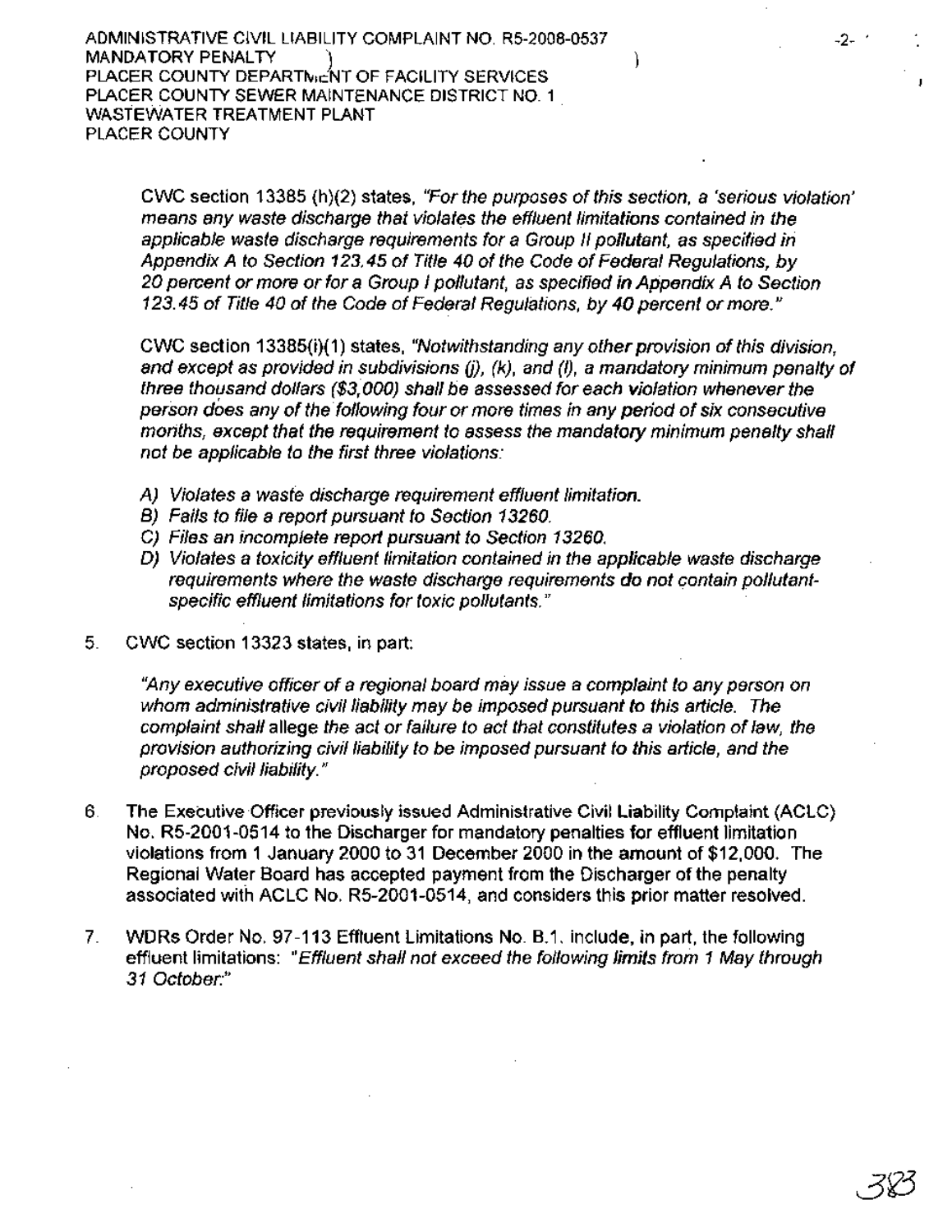#### · ADMINISTRATIVE CIVIL LIABILITY COMPLAINT NO. R5-2008-0537 MANDATORY PENALTY PLACER COUNTY DEPARTML AT OF FACILITY SERVICES PLACER COUNTY SEWER MAINTENANCE DISTRICT NO.1 WASTEWATER TREATMENT PLANT PLACER COUNTY

ú.

| Constituents                    | Units      | Monthly<br>Average | Weekly<br>Average | Monthly<br>Median | Daily<br>Maximum |
|---------------------------------|------------|--------------------|-------------------|-------------------|------------------|
| <b>Total Coliform Organisms</b> | MPN/100 mL | --                 | $++$              | 2.2               | 23               |
| Turbidity                       | NTU        |                    |                   |                   | $5^3$            |
| <b>Chlorine Residual</b>        | mg/L       |                    | --                | $-$               | 0.02             |

 $3$  May not exceed 5 NTUs more than 5% of the time during any 24-hour period.

- 8. WDRs Order No. 97-113 Effluent Limitations 8.4. states: "The discharge shall *not*have a pH less than 6.5 nor greater than 8.5."
- 9. WDRs Order No. R5-2005-0074 Effluent Limitations No. 8.1. states, in part, "Effluent shall not exceed the following limits:"

| $\ddot{\phantom{0}}$       | Units                             | 30-Day                 | 4-Dav                  | 1-hour                 |
|----------------------------|-----------------------------------|------------------------|------------------------|------------------------|
| Constituents               |                                   | Average                | Average                | <u>Averagef</u>        |
| Total Ammonia <sup>4</sup> | mg/L                              | Attach, E'             | Attach D               | Attach, C              |
|                            | lbs/day <sup>3</sup>              | Calculate <sup>5</sup> | Calculate <sup>5</sup> | Calculate <sup>5</sup> |
| <b>Chlorine Residual</b>   | mg/L                              | $-$                    | 0.01                   | 0.02                   |
|                            | $\frac{1}{2}$ bs/day <sup>3</sup> | $ -$                   | 0.182                  | 0.364                  |

Continuous Concentration (Chronic)

2 Maximum concentration (Acute)

3 Based upon the Design Dry Weather Flow Rate of 2.18 mgd (x mg/L <sup>x</sup> 8.345 <sup>x</sup> 2.18 mgd =*<sup>y</sup>* Ibs/day).

4 Temperature and pH must be determined concurrently.

5 Based upon the Design Dry Weather Flow Rate of 2.18 mgd (x mg/L x 8.345 x 2.18 mgd = y Ibs/day), where x is the value obtained from Attachment C, D, or E, as specified above.

10. WDRs Order No. R5-2005-0074 Effluent Limitations No. 8.2. states, in part: "When flow is less than or equal to 3.5 mgd:"

| Constituent<br><b>Total Suspended Solids</b> | Units<br>lbs/day <sup>3</sup> | Median  | Maximum<br>455 |
|----------------------------------------------|-------------------------------|---------|----------------|
| Total Coliform Organisms                     | MPN/100 mL                    | $2.2^4$ | $23/240^3$     |

3 Based upon the Design Dry Weather Flow Rate of 2.18 mgd (x mg/L x 8.345 x 2.18 mgd = y lbs/day).

4 7-Day Median based on previous seven daily sample results.

5 In a 30-day period, only a single sample may exceed 23 MPN/100 mL, and no sample shall exceed 240 MPNI100 mL.

-3-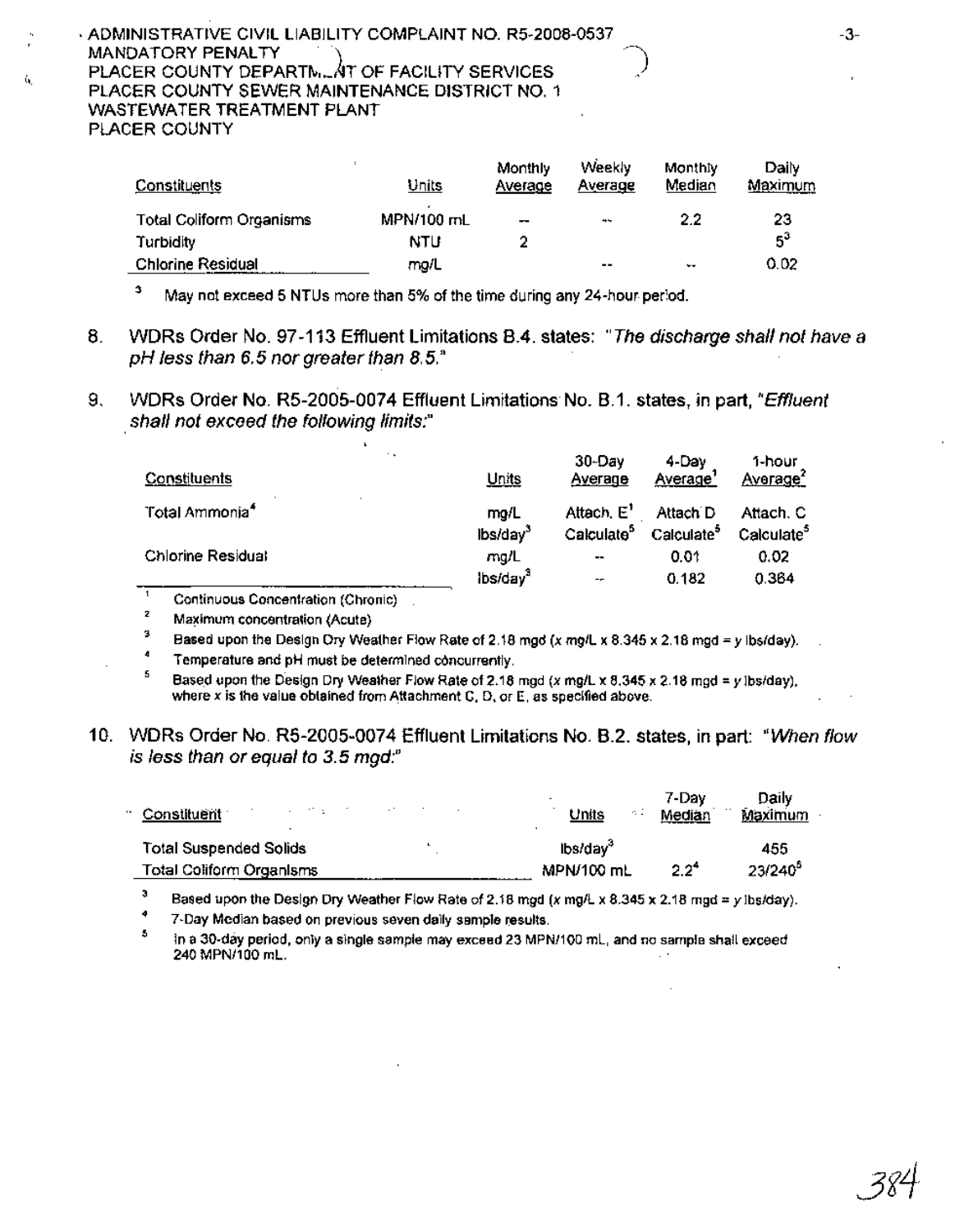11. WDRs Order No. R5-200S~0074 Effluent Limitations No. B.5. states, in part: "...effluent shall not exceed the following interim limits:"

| Constituents                | Units | Daily<br><b>Maximum</b> |
|-----------------------------|-------|-------------------------|
| Bis-(2-ethylhexyl)phthalate | µg/t  | 9.11                    |
| Bromodichloromethane        | µg/L  | 5.48                    |

- 12. WDRs Order No. R5-2005-0074 Effluent Limitations No. B.8. requires: "The discharge shall not have a pH less than 6.5 nor greater than 8.5."
- 13.. According to the Discharger's self-monitoring reports, the Discharger committed three (3) serious Group I violations of the above effluent limitations contained in Order Nos. 97-113 and R5-200S-0074 during the period beginning 1 January 2001 and ending 31 December 2007. The violations are defined as serious because measured concentrations of Group I constituents exceeded maximum prescribed levels by more than 40 percent on these occasions. The mandatory minimum penalty for these serious violations is nine thousand dollars (\$9,000).
- 14. According to the Discharger's self-monitoring reports, the Discharger committed six (6) serious Group II violations of the above effluent limitations contained in Order Nos. 97-113 and RS-2005-0074 during the period beginning 1 January 2001 and ending 31 December 2007. The violations are defined as serious because measured concentrations of Group II constituents exceeded maximum prescribed levels by more than 20 percent on these occasions. The mandatory minimum penalty for these serious violations is eighteen thousand dollars (\$18,000).
- 15. According to the Discharger's self-monitoring reports, the Discharger committed fifteen (15) non-serious violations of the above effluent limitations contained in Order Nos. 97..113 and R5-2005-0074 during the period beginning 1 January 2001 and ending 31 December 2007. Three (3) of the non-serious violations are subject to mandatory penalties under CWC section 13385(i)(1) because these violations were preceded by three or more similar violations within a six-month period. The mandatory minimum penalty for these non-serious violations is nine thousand dollars (\$9,000).
- 16. The total amount of the mandatory penalties assessed for the cited effluent violations is thirty-six thousand dollars (\$36,000). A detailed list of the cited effluent violations is included in Attachment A, a part of this Order.
- 17. Issuance of this Administrative Civil Liability Complaint to enforce CWC Division 7, Chapter 5.5 is exempt from the provisions of the California Environmental Quality Act (Pub~ Resources Code section 21000 et seq.), in accordance with California Code of Regulations, title 14, section 15321(a)(2).

 $\ddot{\phantom{}}$ 

-4- .

J.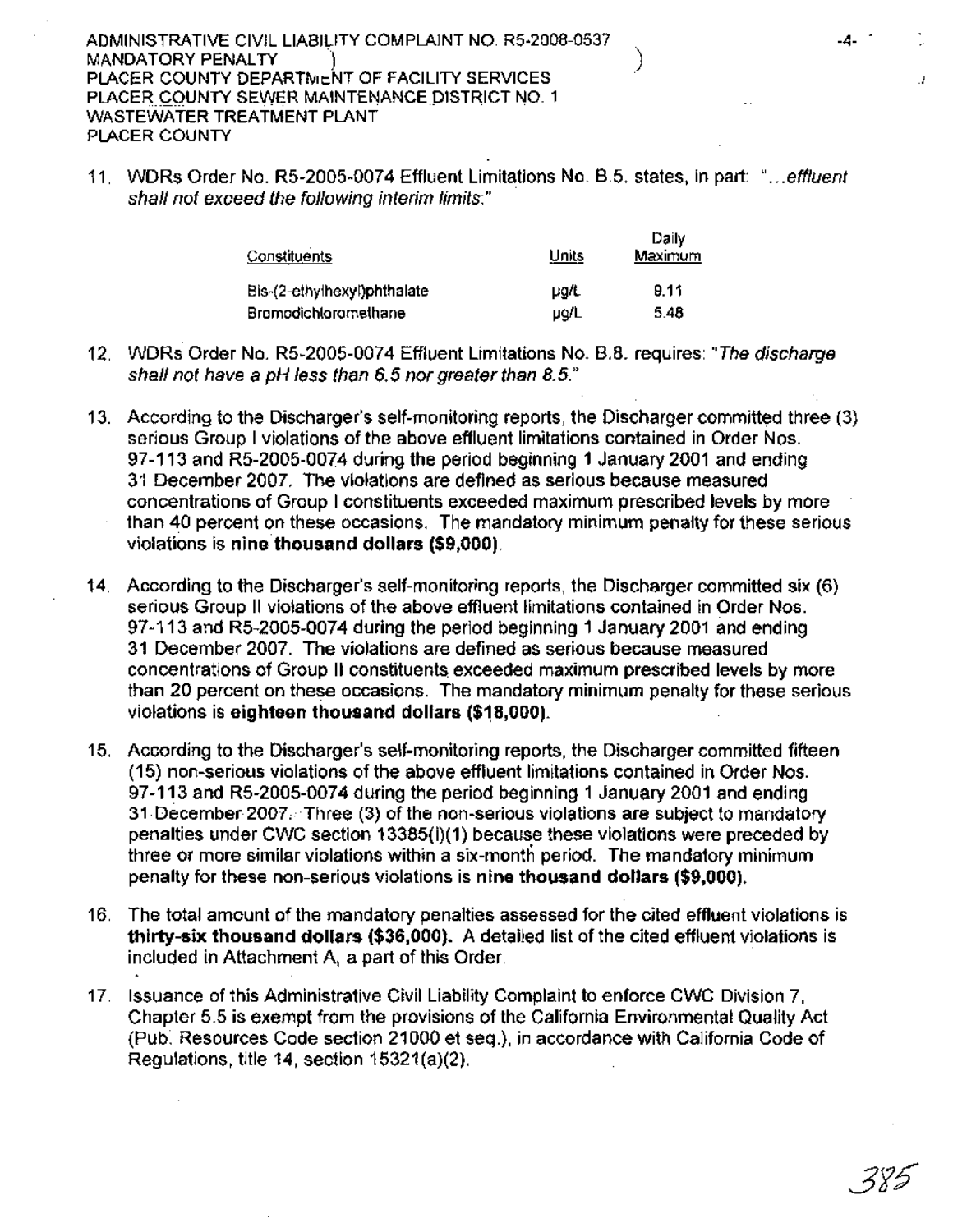· ADMINISTRATIVE CIVIL LIABILITY COMPLAINT NO. R5-2008-0537 MANDATORY PENALTY PLACER COUNTY DEPARTN.... NT OF FACILITY SERVICES PLACER COUNTY SEWER MAINTENANCE DISTRICT NO.1 WASTEWATER TREATMENT PLANT PLACER COUNTY

### PLACER COUNTY DEPARTMENT OF FACILITY SERVICES, PLACER COUNTY SEWER MAINTENANCE DISTRICT NO.1, IS HEREBY GIVEN NOTICE THAT:

- 1. The Assistant Executive Officer of the Regional Water Board proposes that the Discharger be assessed an Administrative Civil Liability in the amount of thirty-six thousand dollars (\$36,000).
- 2. A hearing on this matter will be held at the Regional Water Board meeting scheduled on 11/12 September 2008, unless the Discharger agreesto complete the following by 21 July 2008:
	- a) Waive the hearing by completing the attached form and returning it to the Regional Water Board; and
	- b) Pay the proposed civil liability of thirty-six thousand dollars  $(\$36,000)$  in full.
- 3. If a hearing on this matter is held, the Regional Water Board will consider whether to affirm, reject, or modify the proposed Administrative Civil Liability. or whether to refer the matter to the Attorney General for recovery of judicial civil liability. .

JACKE. DEL CONTE. Assistant Executive Officer

20 June 2008

in all

Attachment A: Record of Violations BLH: *06/20/08*

-5-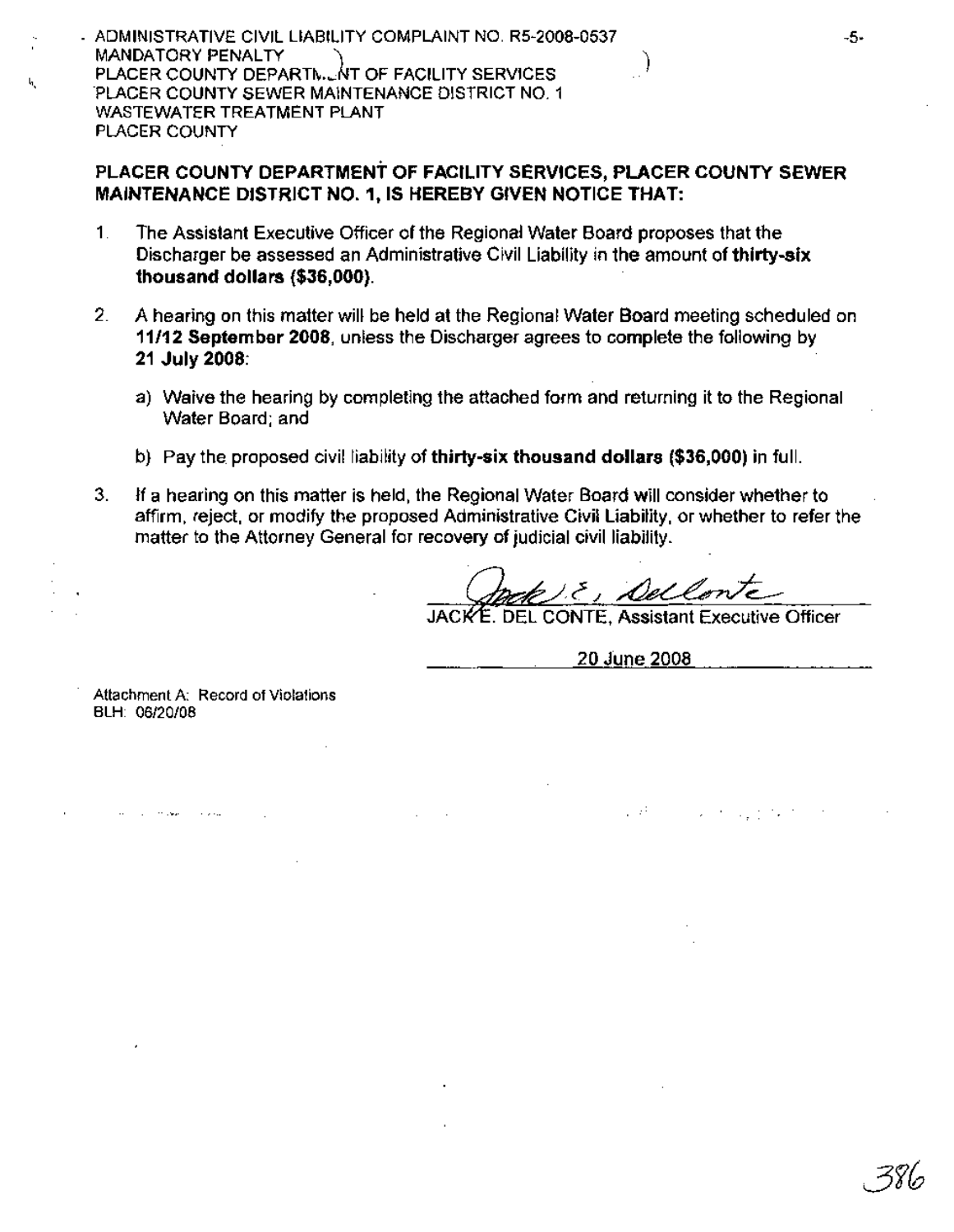#### WAIVER OF HEARING FOR ADMINISTRATIVE CIVIL LIABILITY COMPLAINT

) )

By signing this waiver, I affirm and acknowledge the following:

- 1. I am duly authorized to represent the Placer County Department of Facility Services, Placer County Sewer Maintenance District No.1 (hereinafter "Discharger") in connection with Administrative Civil Liability Complaint No. R5-2008-0537 (hereinafter the "Complaint");
- 2. I am informed of the right provided by California Water Code section 13323, subdivision (b), to a hearing within ninety (90) days of service of the Complaint;
- 3. I hereby waive the Discharger's right to a hearing before the California Regional Water Quality Control Board, Central Valley Region, within ninety (90) days of the date of . service of the Complaint; and.
- 4. I certify that the Discharger will remit payment for the civil liability imposed in the amount of thirty-six thousand dollars (\$36,000) by check, which contains a reference to "ACL Complaint No. R5-2008-053T' and is made payable to the"State Water Pollution Cleanup and Abatement Account."
- 5. I understand the payment of the above amount constitutes a settlement of the Complaint, and that any settlement will not become final until after the 30-day public notice and comment period mandated by Federal regulations (40 CFR 123.27) expires. Should the Regional Board receive new information during this comment period, the Regional Board may withdraw the complaint, return payment, and issue a new complaint.
- 6. I understand that payment of the above amount is not a substitute for compliance with applicable laws and that continuing violations of the type alleged in the Complaint may subject the Discharger to further enforcement, including additional civil liability.

(Print Name and Title)

(Signature)

(Date)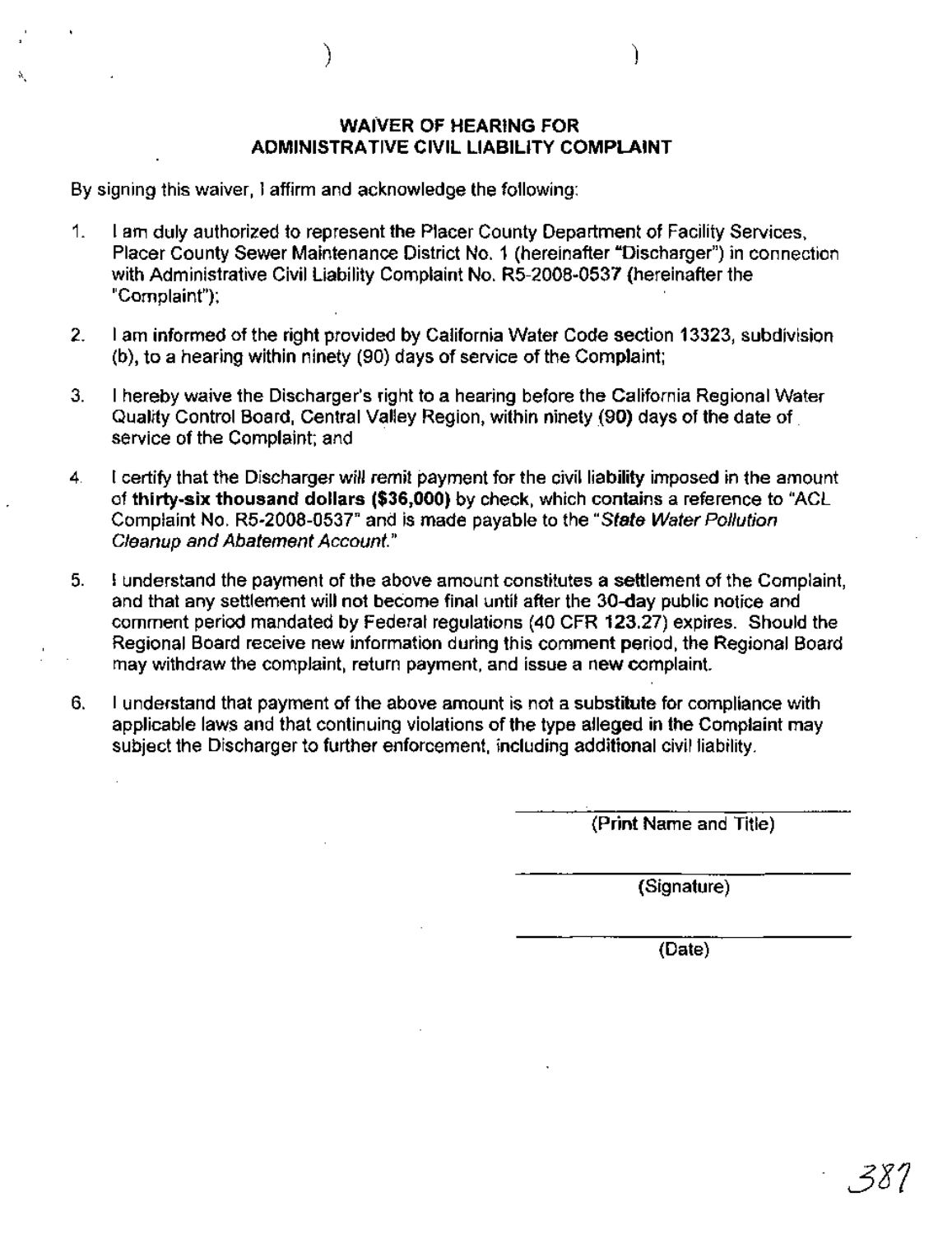#### ATTACHMENT A ADMINISTR/ )/E CIVIL LIABILITY COMPLAINT N( 15-2008-0537

1\,

#### Placer County Department of Facility Services Placer County Sewer Maintenance District No.1 Wastewater Treatment Plant

RECORD OF VIOLATIONS (1 January 2001- 31 December 2007) MANDATORY PENALTIES (Data reported under Monitoring and Reporting Program Nos. 97-113 and R5-2005-0074,)

|    |                 |                              |            |       |              |                 | Flow |                |
|----|-----------------|------------------------------|------------|-------|--------------|-----------------|------|----------------|
|    | Date            | <b>Violation Type</b>        | Units      |       | Limit Result | Period Type     | Rate | Remarks        |
| 1. | $4 - Jan-01$    | pH                           | pH units   | 8.5   | 8.8<br>÷,    | Instantaneous   |      | 3              |
| 2  | 14-May-01       | <b>Chlorine Residual</b>     | mg/l       | 0.02  | 0.6          | Daily Maximum   |      | $\overline{2}$ |
| 3  | $3 - Jul - 01$  | Coliform                     | MPN/100ml  | 23    | 300          | Daily Maximum   |      | 3              |
| 4  | 6-Aug-01        | Coliform                     | MPN/100ml  | 23    | 240          | Daily Maximum   |      | 3              |
| 5  | 13-Oct-01       | Turbidity                    | <b>NTU</b> | 5     | 12           | Instantaneous   |      | 1              |
| 6  | 24-Mar-02       | pH                           | pH units   | 6.5   | 3.6          | instantaneous   |      | 3              |
| 71 | 12-Feb-03       | pH                           | pH units   | 6.5   | 6.2          | Instantaneous   |      | 3              |
| 8  | 12-Sep-03       | Coliform                     | MPN/100ml  | 23    | 50           | Dally Maximum   |      | 3              |
| 9  | 13-Jun-04       | рH                           | pH units   | 6.5   | 5.8          | Instantaneous   |      | 3              |
| 10 | 10-Sep-05       | Coliform                     | MPN/100ml  | 2.2   | 4            | 7-Day Median    |      | 3              |
| 11 | 11-Sep-05       | Coliform                     | MPN/100ml  | 2.2   | 4            | 7-Day Median    |      | З              |
| 12 | 12-Sep-05       | Coliform                     | MPN/100ml  | 2.2   | 4            | 7-Day Median    |      | 3              |
| 13 | 27-Sep-05       | Bis-(2-ethylhexyl)-phthalate | µg/l       | 9.11  | 10           | Daily Maximum   |      | 4              |
| 14 | 27-Sep-05       | Bromodichloromethane         | µg/l       | 5.48  | 13           | Daily Maximum   |      | 2              |
| 15 | 29-Dec-05       | <b>TSS</b>                   | lbs/day    | 455   | 505          | Daily Maximum   | 3.31 | 5              |
| 16 | 27-Jan-06       | Ammonia                      | mg/l       | 4.64  | 9.90         | 1-Hour Avg.     |      | 1              |
| 17 | $27 - Jan - 06$ | Ammonia                      | lbs/day    | 84    | 154          | 1-Hour Avg.     | 1.86 | 1              |
| 18 | $31 - Jan-06$   | Ammonia                      | mg/l       | 4.73  | 6.3          | 1-Month Average |      | 4              |
| 19 | $31 - Jan-06$   | Ammonia                      | Ibs/day    | 98.2  | 127          | 1-Month Average | 2.59 | 5              |
| 20 | 9-Feb-06        | Coliform                     | MPN/100ml  | 2.2   | 4            | 7-Day Median    |      | 4              |
| 21 | 8-Aug-06        | Coliform                     | MPN/100ml  | 240   | 1600         | Daily Maximum   |      | 3              |
| 22 | 25-Oct-06       | Bromodich!oromethane         | µg/L       | 5.48  | 9.3          | 30-Day Average  |      | 2              |
| 23 | 23-May-07       | <b>Chlorine Residual</b>     | mg/l       | 0.02  | 1.07         | Daily Maximum   |      | 2              |
| 24 | 23-May-07       | <b>Chlorine Residual</b>     | lbs/day    | 0.364 | 12.3         | Daily Maximum   | 1.38 | 2              |
| 25 | 25-Jun-07       | рH                           | pH units   | 6.5   | 6.0          | Instantaneous   |      | 3              |
| 26 | 5-Jul-07        | Bromodichloromethane         | µg/L       | 5.48  | 10           | Daily Maximum   |      | $\overline{a}$ |
|    |                 |                              |            |       |              |                 |      |                |

-38